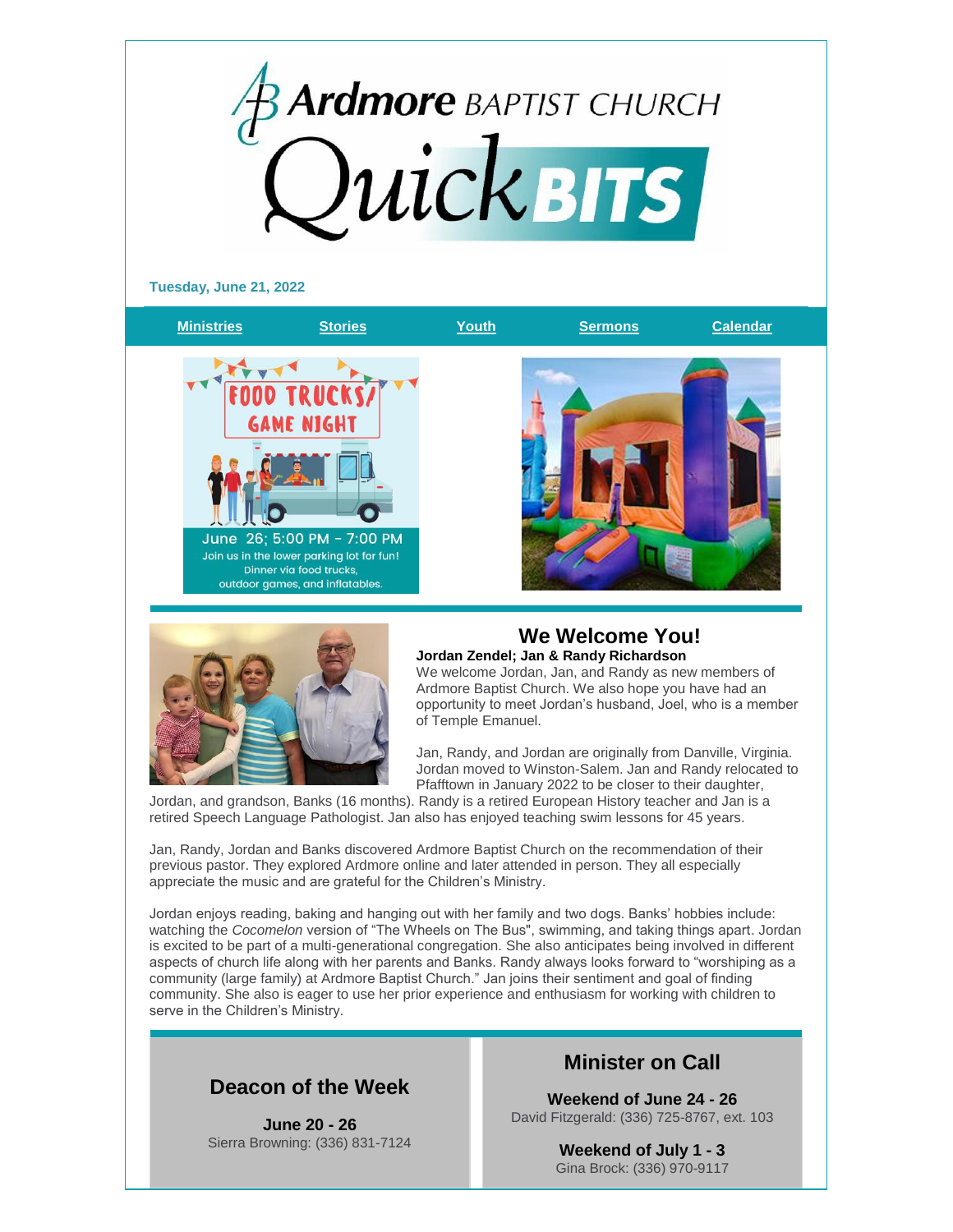**Our sympathy and Christian concern** are expressed to the following in the loss of loved ones: **Shearra Jackson** in the death of her sister, **Audrey Thompson**



# **WORSHIP CONNECTION**

**Sunday, June 26, 8:15 AM & 10:45 AM** *Third Sunday after Pentecost*

> *Pow'r in the Flood* Genesis 6-9 Tyler Tankersley, Senior Pastor

*Childcare is available for babies - PreK during the 10:45 AM service.* The 10:45 AM service will be live-streamed on [YouTube](https://www.youtube.com/channel/UCUuNnRMm4tv2qw3UFBykw2w) an[d Facebook.](http://www.facebook.com/ArdmoreBaptistChurch)



#### **Take Me Out to the Ball Game! Saturday, August 13, 6:00 PM game**

Come out for a night at Truist Stadium with your church family as the Winston-Salem Dash take on the Bowling Green Hot Rods! All ages welcome. Our tickets include unlimited food and drinks! The tickets are \$10/person, due on signup. We only have a limited number of tickets available, so please sign up early in the church office or by clicking [here.](https://bit.ly/DashGame) Deadline is August 1.

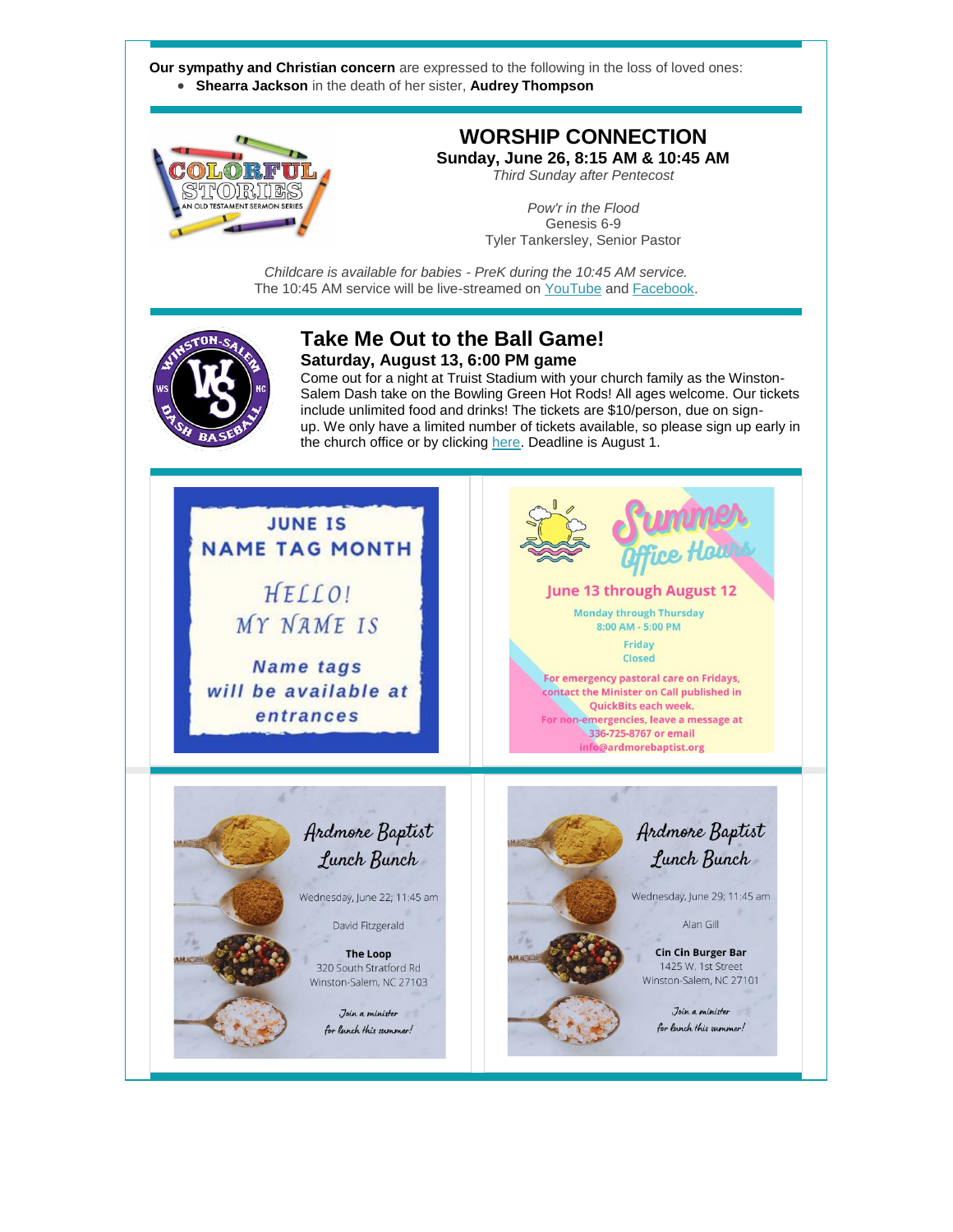

# **Congratulations!**

Pivot will host its **fifth graduation** ceremony Tuesday, June 28! Four women will graduate, following God's new direction for their lives. Thank you, Ardmore Baptist prayer partners and volunteers for helping make a difference for these women.



#### **Summer Bible Study Kings of the Old Testament Wednesdays at 6:00 PM**

Are you looking for a community to connect with and dive into scripture? Look no further than this summer study. All are welcome to join! (We will NOT meet June 22.)

Unable to be here in person? Join us via Zoom:

<https://us06web.zoom.us/j/86501400855?pwd=WkZRa0VCWlQ0SFBKeDlIZmk0eXJWdz09>

Meeting ID: 865 0140 0855 Passcode: 343283



#### **Small Group for Teenage Girls and Their Moms Wednesdays, Now - July 20 6:30 PM - 8:00 PM; Youth Lounge, 3rd floor Facilitators: Donna Cothran and Nora Crouch**

Each week we will watch a short video, discuss tools from Jennie Allen's book, *Get Out of Your Head* and Philippians to transform our emotions, our outlook, and even our circumstances. Sign up [here.](https://abcyouth.corsizio.com/c/628fc72185fe4016a9d0fcc8)



Each Sunday, June 12-August 28, **ANYONE** (adults & youth) can be a part of Ardmore's...

Here's your chance to add your voice! Just join us Sunday mornings at 10:15 AM in the choir room.

**Weekly Links** *(click on graphics below)*